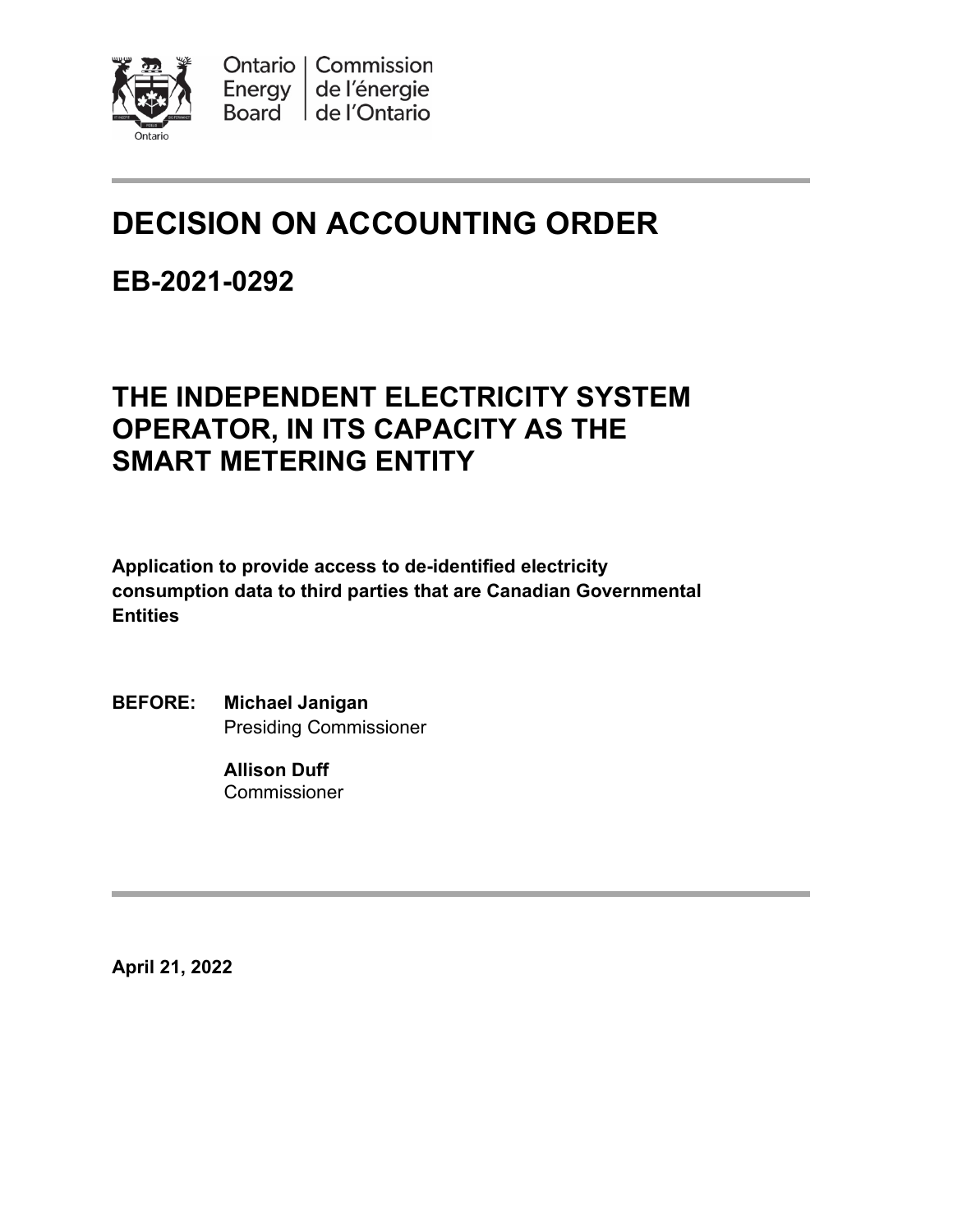## **1 OVERVIEW**

On March 24, 2022, the Ontario Energy Board (OEB) issued a Decision and Order approving the settlement proposal that was filed in this proceeding. As part of the approved settlement proposal, the Smart Metering Entity (SME) will establish a new sub-account to the previously approved Balancing Variance Account (BVA) called the Third-Party Access (TPA) Variance Account. The TPA will record the following:

The SME will record costs associated with fulfilling requests for data access and any revenue generated from requestors, with the exception of requests made by the IESO or the OEB, in the Third-Party Access ("TPA") Variance Account for each calendar year beginning with the partial-year period from the decision approving this account, March 24, 2022, to December 31, 2022. The balance of the TPA Variance Account will be considered for future disposition as part of the  $BVA.<sup>1</sup>$  $BVA.<sup>1</sup>$  $BVA.<sup>1</sup>$ 

In accordance with the Decision and Order, the SME filed a draft Accounting Order on March 31, 2022. The draft Accounting Order submitted by the SME revises the previously approved Accounting Order in respect of the BVA[2](#page-1-1) to consolidate all BVA sub-accounts into one Accounting Order.

<span id="page-1-0"></span><sup>1</sup> EB-2021-0292, Draft Accounting Order, March 31, 2022.

<span id="page-1-1"></span><sup>2</sup> EB-2017-0290, Decision on Accounting Order, March 28, 2018.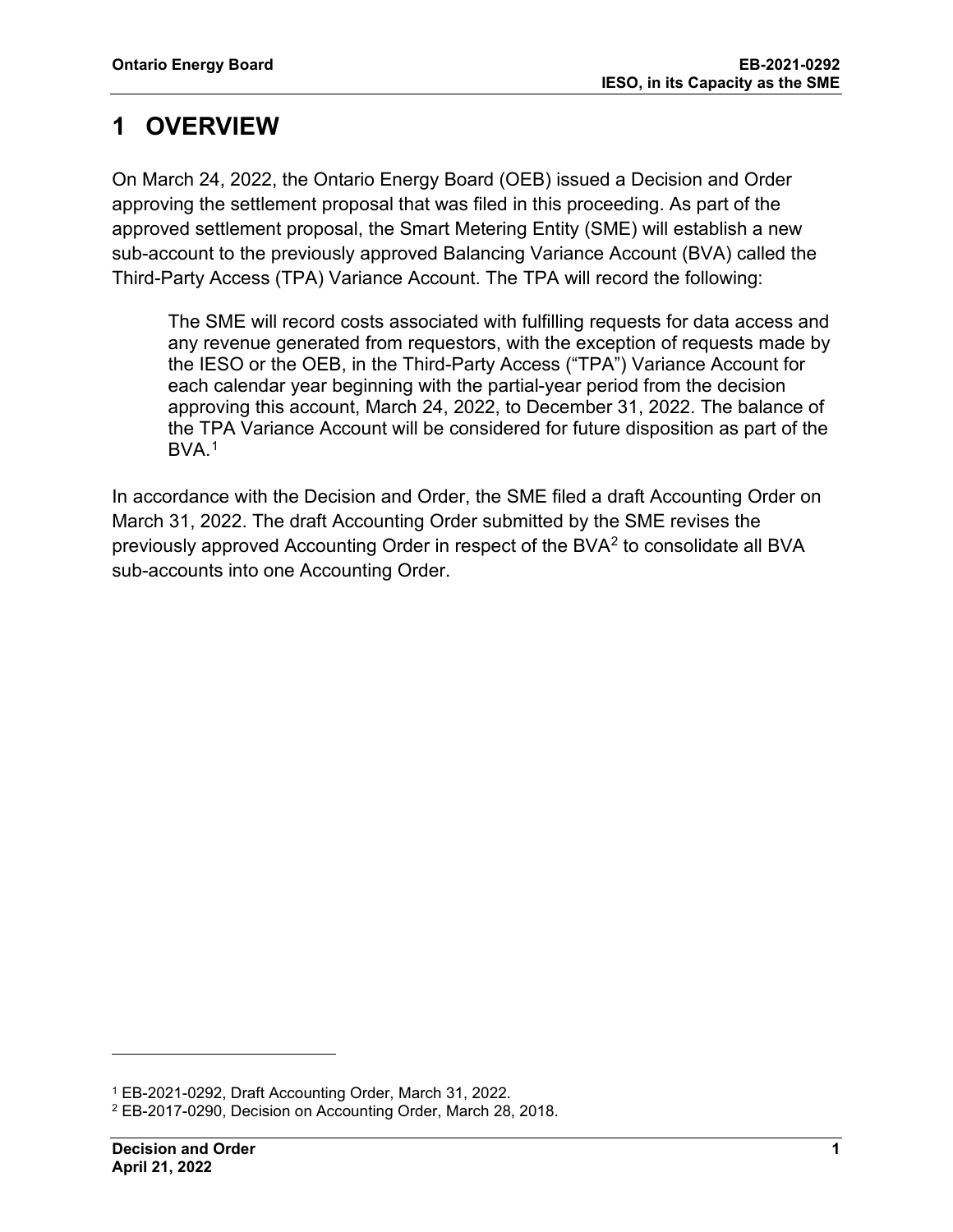## **2 FINDINGS**

The OEB has reviewed the draft Accounting Order filed by the SME and finds that it accurately reflects the accounting and reporting requirements for the new sub-account to the BVA called the TPA Variance Account.

The approved Accounting Order is attached as Schedule A.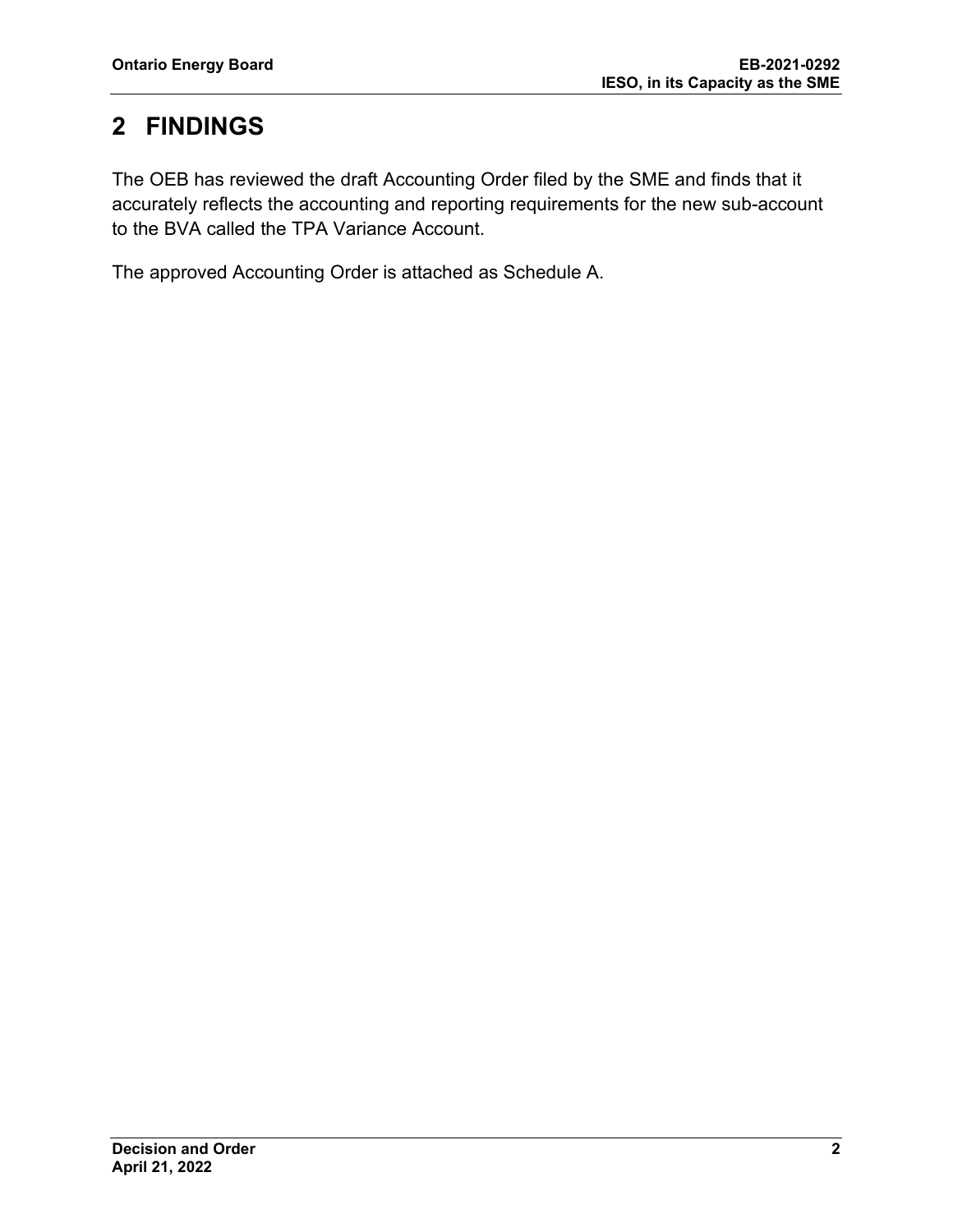## **3 ORDER**

### **THE ONTARIO ENERGY BOARD ORDERS THAT:**

1. The Accounting Order attached as Schedule A is approved.

**DATED** at Toronto April 21, 2022

### **ONTARIO ENERGY BOARD**

**Nancy** Marconi

Digitally signed by Nancy Marconi Date: 2022.04.21 12:35:19 -04'00'

Nancy Marconi **Registrar**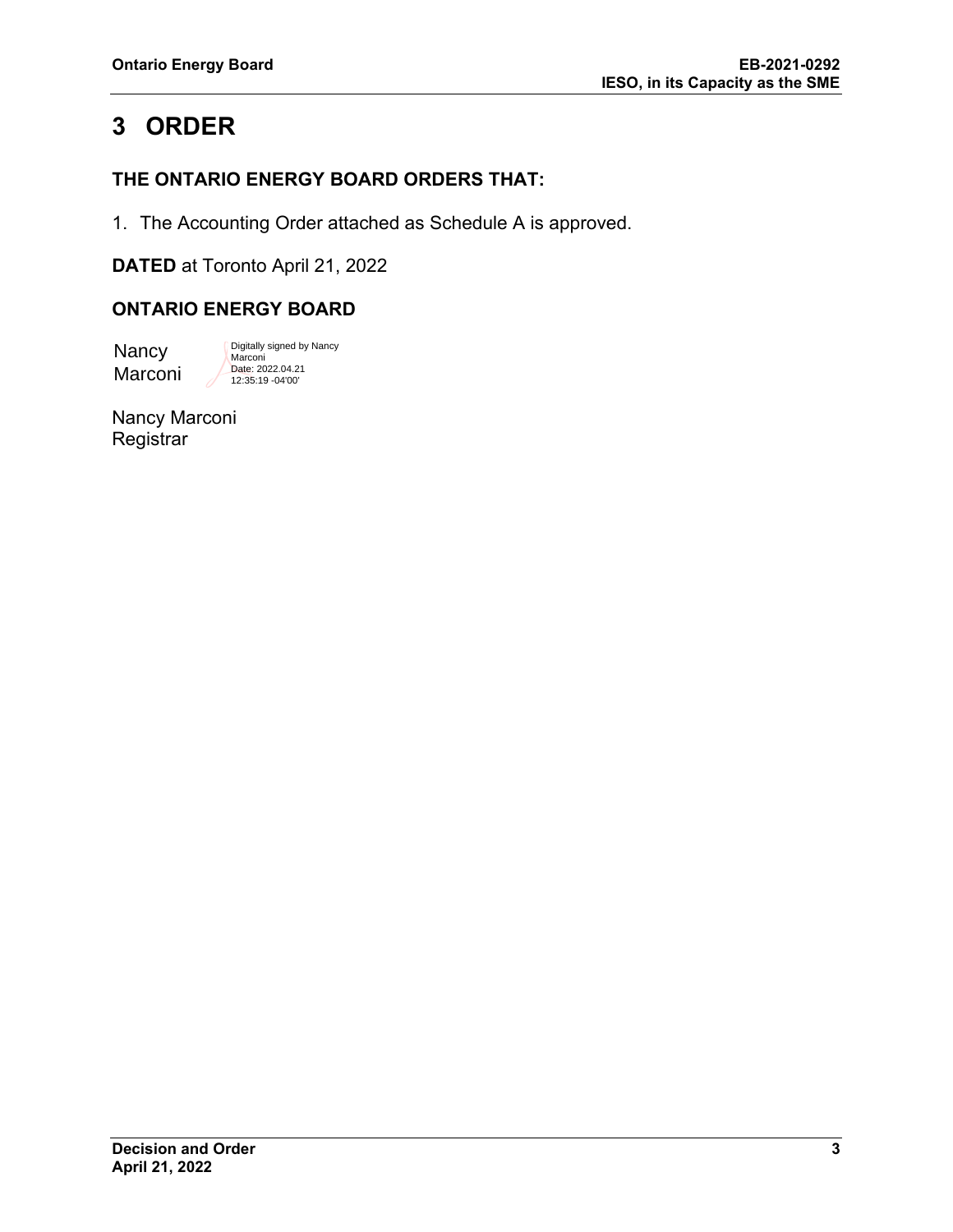### **SCHEDULE A**

### **DECISION AND ORDER**

### **THE INDEPENDENT ELECTRICITY SYSTEM OPERATOR**

### **EB-2021-0292**

### **APRIL 21, 2022**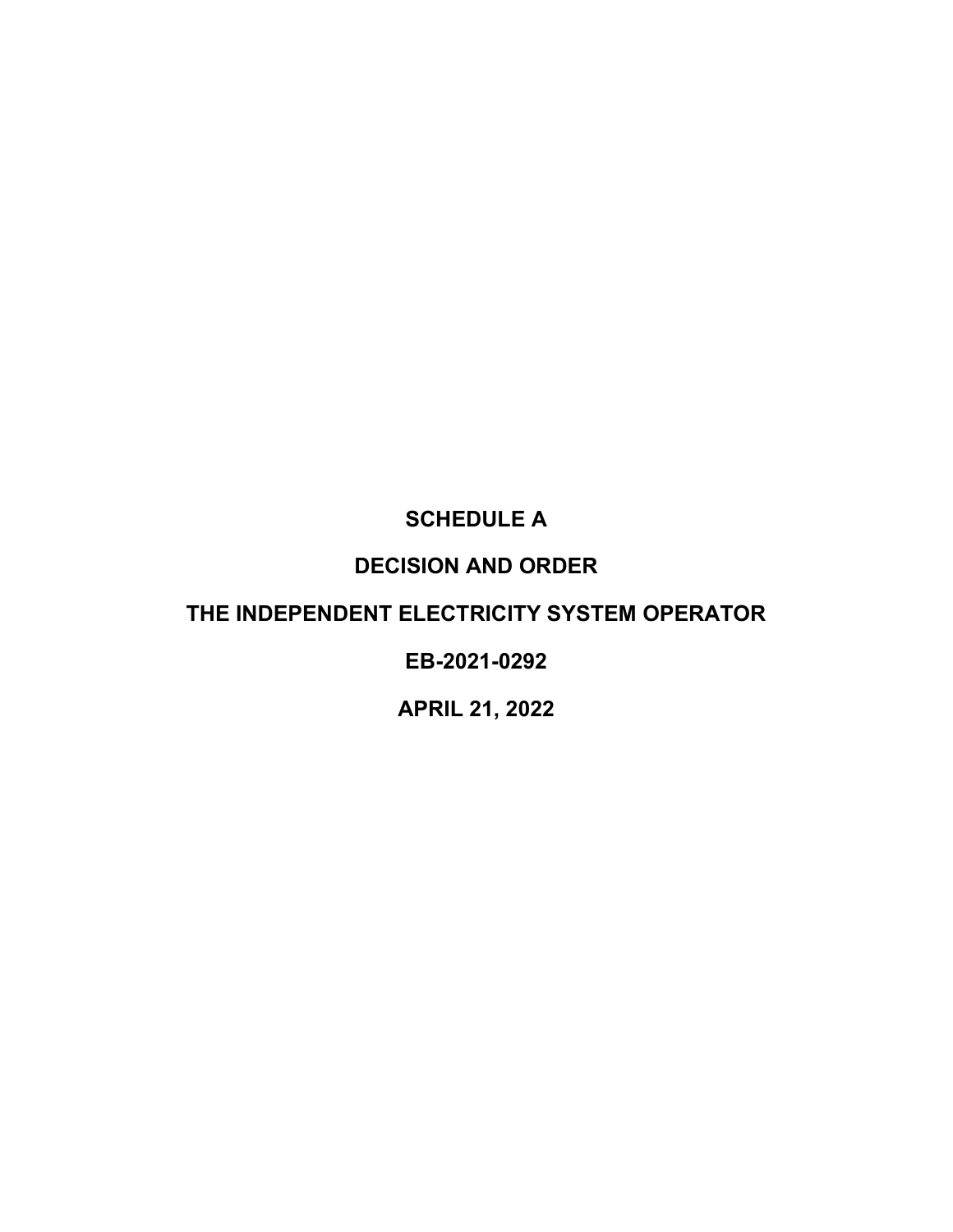## **Stikeman Elliott**

**Stikeman Elliott LLP Barristers & Solicitors** 5300 Commerce Court West 199 Bay Street Toronto, ON Canada M5L 1B9

Main: 416 869 5500 Fax: 416 947 0866 www.stikeman.com

Patrick G. Duffy Direct: +1 416 869 5257 pduffy@stikeman.com

March 31, 2022 File No.: 101926.1144 **By E-mail and RESS**

Ontario Energy Board 2300 Yonge Street, 27th Floor Toronto, ON M4P 1E4

Attention: Nancy Marconi, Acting Registrar

Dear Ms. Marconi:

#### **Re: Independent Electricity System Operator / Smart Metering Entity 2021 Third Party Access Application Ontario Energy Board File No.: EB-2021-0292 Draft Accounting Order**

On behalf of the Independent Electricity System Operator ("**IESO**") in its capacity as the Smart Metering Entity ("**SME**"), enclosed please find a clean and redline version of the Draft Accounting Order for the Third-Party Access Variance Account pursuant to the Board's Decision and Order issued on March 24, 2022.

The proposal was filed through the Board's RESS portal on March 31, 2022.

Please contact me if you have any questions or concerns about this matter.

Yours truly,

 $DD-1/7$ 

Patrick G. Duffy

PGD/

cc. Miriam Heinz and Adrian Pye, *IESO*

Michael Bell and Ian Richler, *Ontario Energy Board*  Ted Wigdor, Kathryn Farmer and Brittany J. Ashby, *Energy Distributors Association (EDA)*  Julie Girvan, *Consumers Council of Canada (CCC)*  Mark Garner and John Lawford, *Vulnerable Energy Consumers Coalition (VECC)*  Albert Engel, Ian Jarvis, Gillian Henderson and Matthew Rutledge, *Building Owners and Managers Association (BOMA)* Tom Ladanyi, *Energy Probe Research Foundation* Joanna Vince, Raeya Jackiw and Travis Lusney *Ontario Sustainable Energy Association (OSEA)*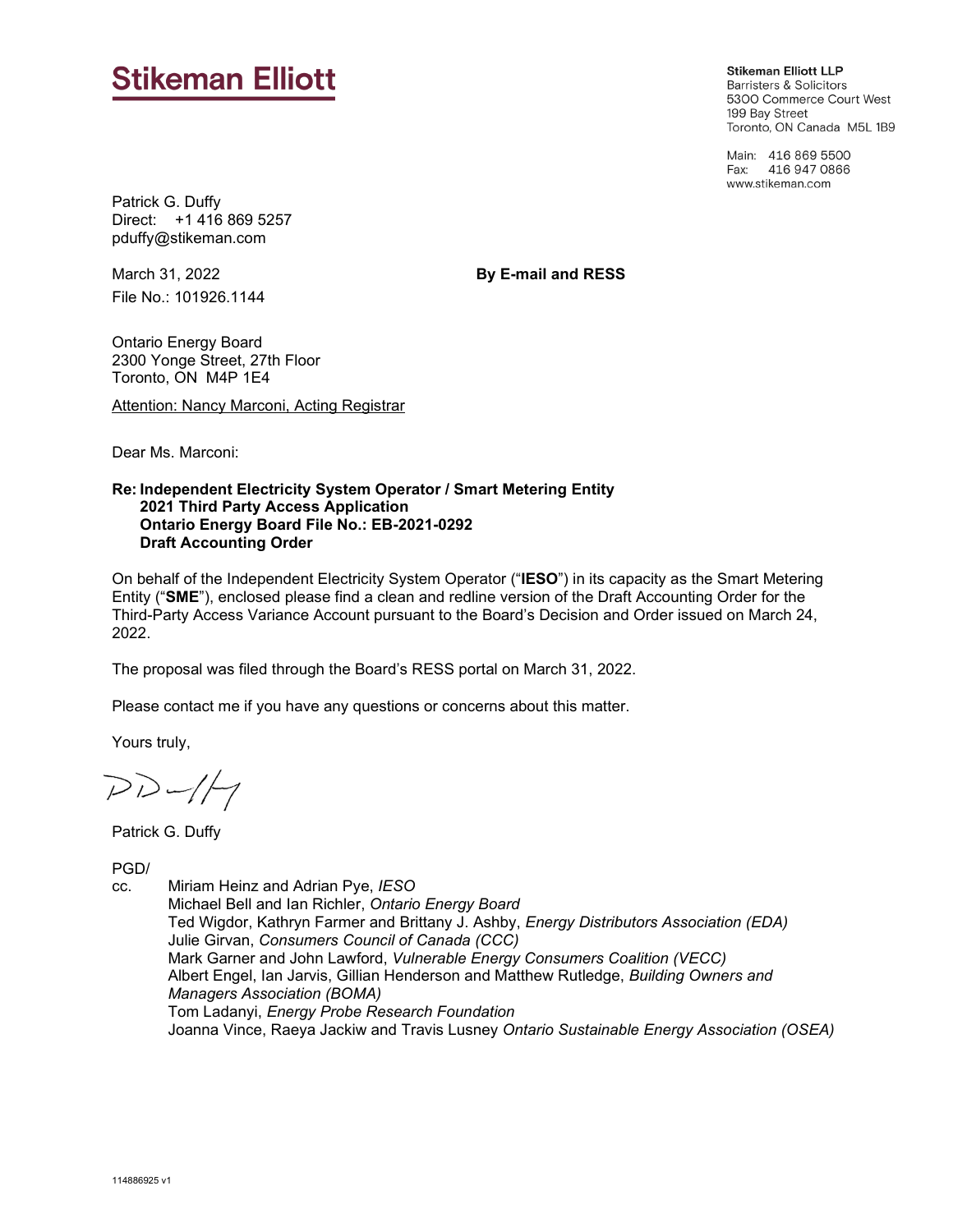## **SMART METERING ENTITY ACCOUNTING ORDER EB-2021-0292**

#### **March 31, 2022**

- 1. This accounting order is intended to reflect the Ontario Energy Board's Decision and Order in EB-2021-0292 dated March 24, 2022.
- 2. The Smart Metering Entity ("SME") shall establish the Third-Party Access Variance Account, a sub-account of the Balancing Variance Account ("BVA") as a fourth subaccount of the BVA. Three BVA sub-accounts are currently approved: the Costs Account, the Revenue Account and the Service Levels Credit Account. No carrying charges shall be recorded on these accounts

### **Balancing Variance Account**

The BVA provides a consolidated statement of the three BVA sub-accounts and tracking and reporting on the SME's Operating Reserve, which has been approved at \$2.5 million. The SME shall record and report on the December 31 balance of the BVA for each calendar year. The variance amount shall be reported as of December 31 of each year.

### **Third-Party Access Variance Account**

The SME will record costs associated with fulfilling requests for data access and any revenue generated from requestors, with the exception of requests made by the IESO or the OEB, in the Third-Party Access ("TPA") Variance Account for each calendar year beginning with the partial-year period from the decision approving this account, March 24, 2022, to December 31, 2022. The balance of the TPA Variance Account will be considered for future disposition as part of the BVA.

### **Costs Account**

The SME shall record and report on the difference between the actual costs incurred and the annual forecast budget costs in the Revenue Requirement for each calendar year in the period from January 1to December 31. The variance amount shall be the annual variance reported as of December 31 of each year. The reported total actual costs incurred will be reconciled to the audited financial statements of the IESO that include the actual costs incurred by the SME

### **Revenue Account**

The SME shall record and report on the difference between the actual revenues accrued and the forecast budget revenues for each calendar year in the period from January 1 to December 31. The variance amount (i.e., revenue surplus or deficiency) shall be the annual variance reported as of December 31 of each year.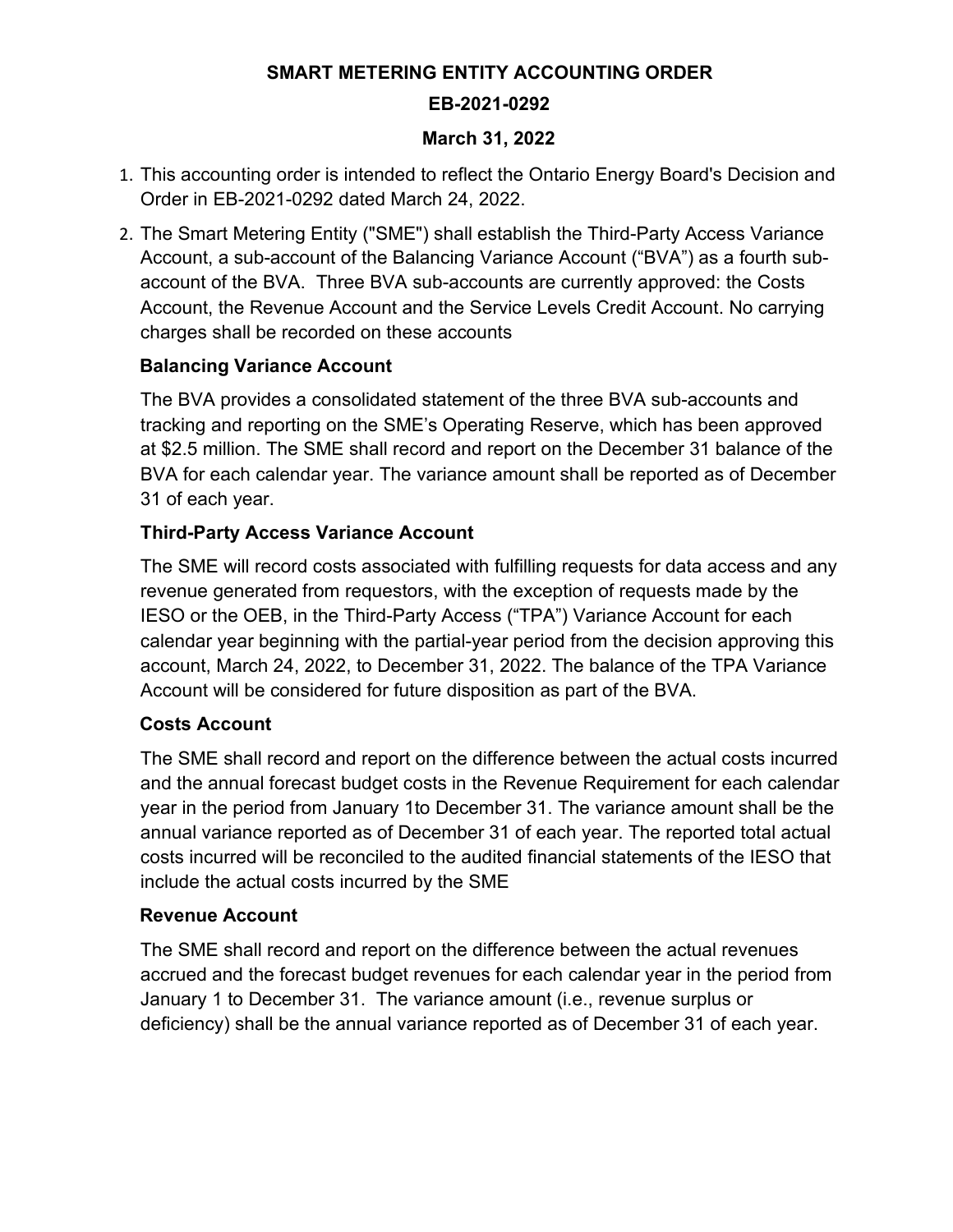### **Service Level Credits Account**

The SME shall record and report on the amount of reduction in fees or recovered amounts (herein referred to as "credits") in relation to failure or breach resulting in a reduction of the fees payable to the Operational Service Provider by the SME or any amount recovered from the Operational Service provider in respect of any such failure or breach.

- 3. The SME shall maintain records to substantiate the balances reported in each account. The SME shall provide reconciliations of SME's actual cost, revenues and service level credits to IESO's annual audited financial statements to support the variances reported in each account. An annual report providing the final year-end balances in the BVA, each of the four BVA sub-accounts and an explanation of the balances in the accounts shall be sent to all Parties to EB-2017-0290, EB-2021- 0292 and OEB Staff by April 30<sup>th</sup>. Within 10 days of the report being sent by the SME Parties and OEB Staff may ask the SME questions on the balances within the BVA and the BVA sub-accounts and any explanations provided in the report and the SME will respond to these.
- 4. The SME shall, annually on or before May 31<sup>st</sup>, report to the Ontario Energy Board the balances in the BVA and each of the BVA sub-accounts:
	- a the Third-Party Access Variance Account,
	- b the Costs Account,
	- c Revenue Account and
	- d Service Level Credits Account.

This report will include a table substantially in the form attached as Appendix "A" to this Accounting Order. The report will provide the SME's budgeted and actual costs for the prior calendar year, the SME's budgeted and actual revenue for the prior calendar year, and an explanation for any material divergence.

5. The report will include a description as to whether the year-end balance in the BVA exceeds \$2.5 million and would result in a rebate of \$0.05 per meter or greater if rebated to customers, including the amount of the rebate per meter. Any rebate will be administered two months after the SME files the annual report with the OEB on May 31<sup>st</sup> unless the OEB provides alternative direction prior to the rebate being processed.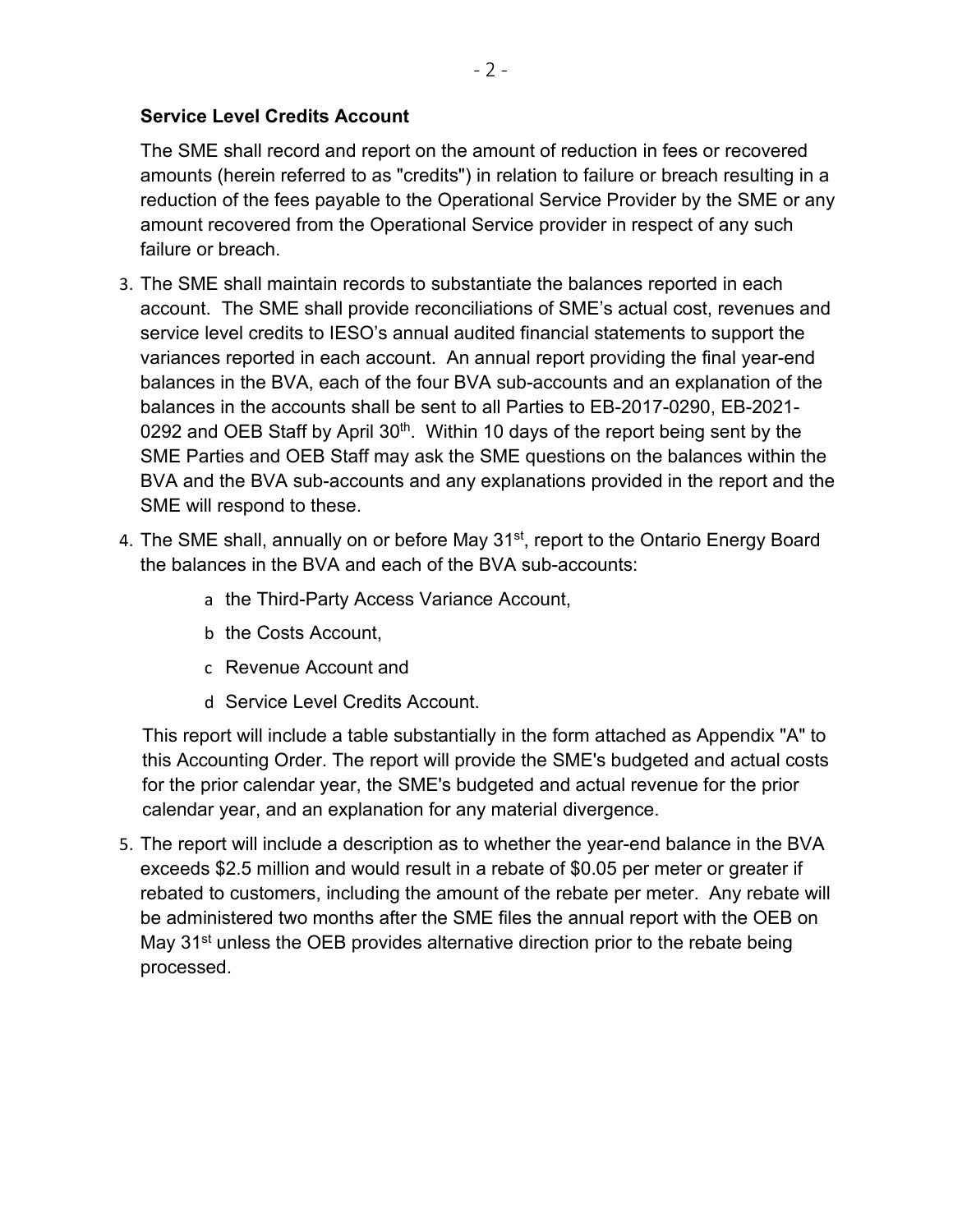### **SMART METERING ENTITY ACCOUNTING ORDER EB-2021-0292**

#### **March xx, 2022**

- 1. This accounting order is intended to reflect the Ontario Energy Board's Decision and Order in EB-2021-0292 dated March 24, 2022.
- 2. The Smart Metering Entity ("SME") shall establish the Third-Party Access Variance Account, a sub-account of the Balancing Variance Account ("BVA") , as a fourth subaccount of the BVA. Three BVA sub-accounts are currently approved effective as of January 1, 2018 and continue the three BVA sub-accounts: the Costs Account, the Revenue Account and the Service Levels Credit Account. No carrying charges shall be recorded on these accounts

### **Balancing Variance Account**

The BVA provides a consolidated statement of the three BVA sub-accounts and tracking and reporting on the SME's Operating Reserve, which has been approved at \$2.5 million. The SME shall record and report on the December 31 balance of the BVA for each calendar year in the period from January 1, 2017 to December 31, 2021. The variance amount shall be reported as of December 31 of each year.

### **Third-Party Access Variance Account**

The SME will record costs associated with fulfilling requests for data access and any revenue generated from requestors, with the exception of requests made by the IESO or the OEB, in the Third-Party Access ("TPA") Variance Account for each calendar year beginning with the partial-year period from the decision approving this account, March 24, 2022, to December 31, 2022. The balance of the TPA Variance Account will be considered for future disposition as part of the BVA.

### **Costs Account**

The SME shall record and report on the difference between the actual costs incurred and the annual forecast budget costs in the Revenue Requirement for each calendar year in the period from January 1, 2017 to December 31, 2021. The variance amount shall be the annual variance reported as of December 31 of each year. The reported total actual costs incurred will be reconciled to the audited financial statements of the IESO that include the actual costs incurred by the SME

#### **Revenue Account**

The SME shall record and report on the difference between the actual revenues accrued and the forecast budget revenues for each calendar year in the period from January 1, 2017 to December 31, 2021. The variance amount (i.e., revenue surplus or deficiency) shall be the annual variance reported as of December 31 of each year.